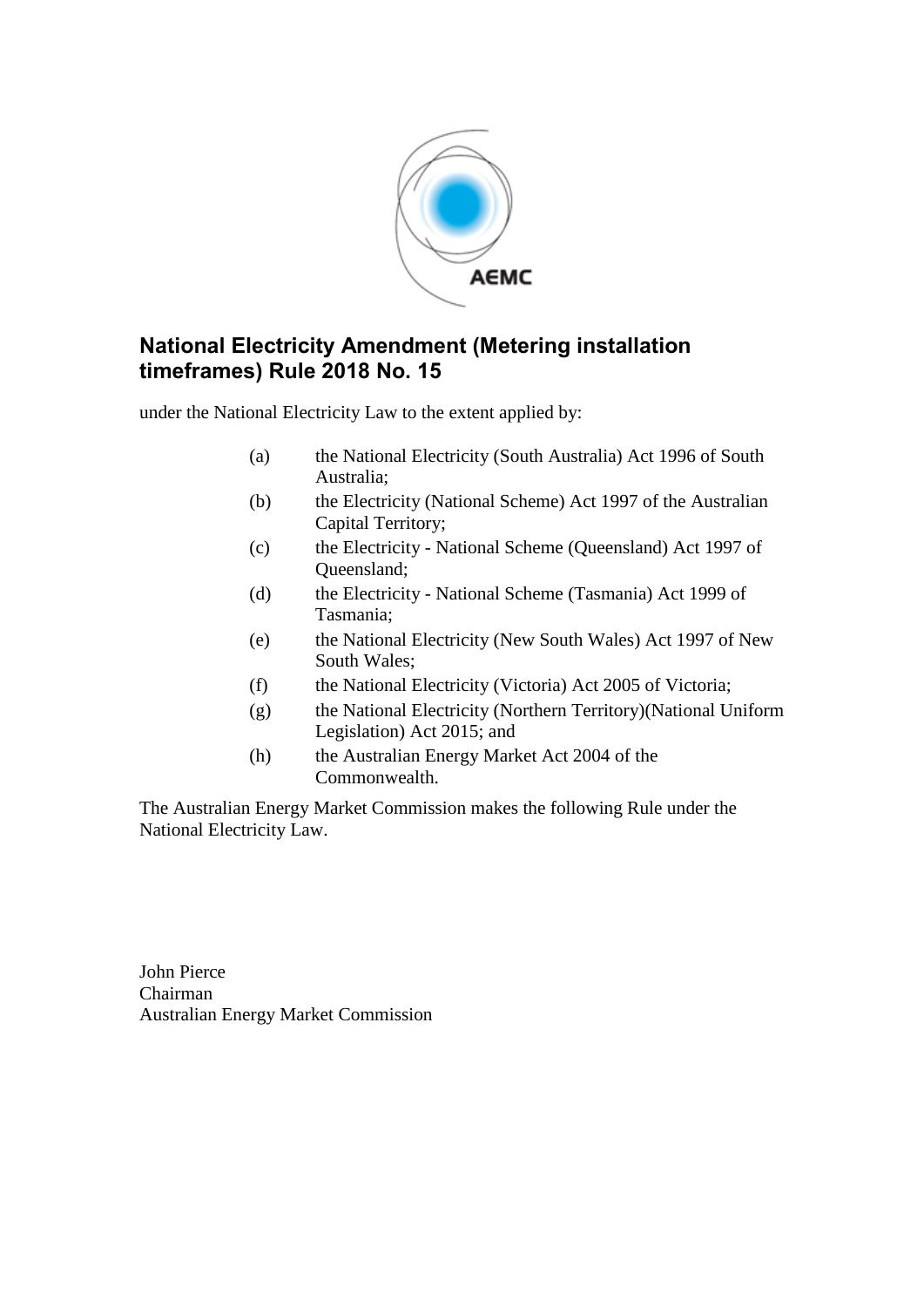## **National Electricity Amendment (Metering installation timeframes) Rule 2018 No. 15**

## **1 Title of Rule**

This Rule is the *National Electricity Amendment (Metering installation timeframes) Rule 2018 No.15*.

## **2 Commencement**

This Rule commences operation on 1 February 2019.

# <span id="page-1-0"></span>**3 Amendment to the National Electricity Rules**

The National Electricity Rules are amended as set out in [Schedule 1.](#page-2-0)

## <span id="page-1-1"></span>**4 Savings and Transitional Amendment to the National Electricity Rules**

The National Electricity Rules are amended as set out in [Schedule 2.](#page-8-0)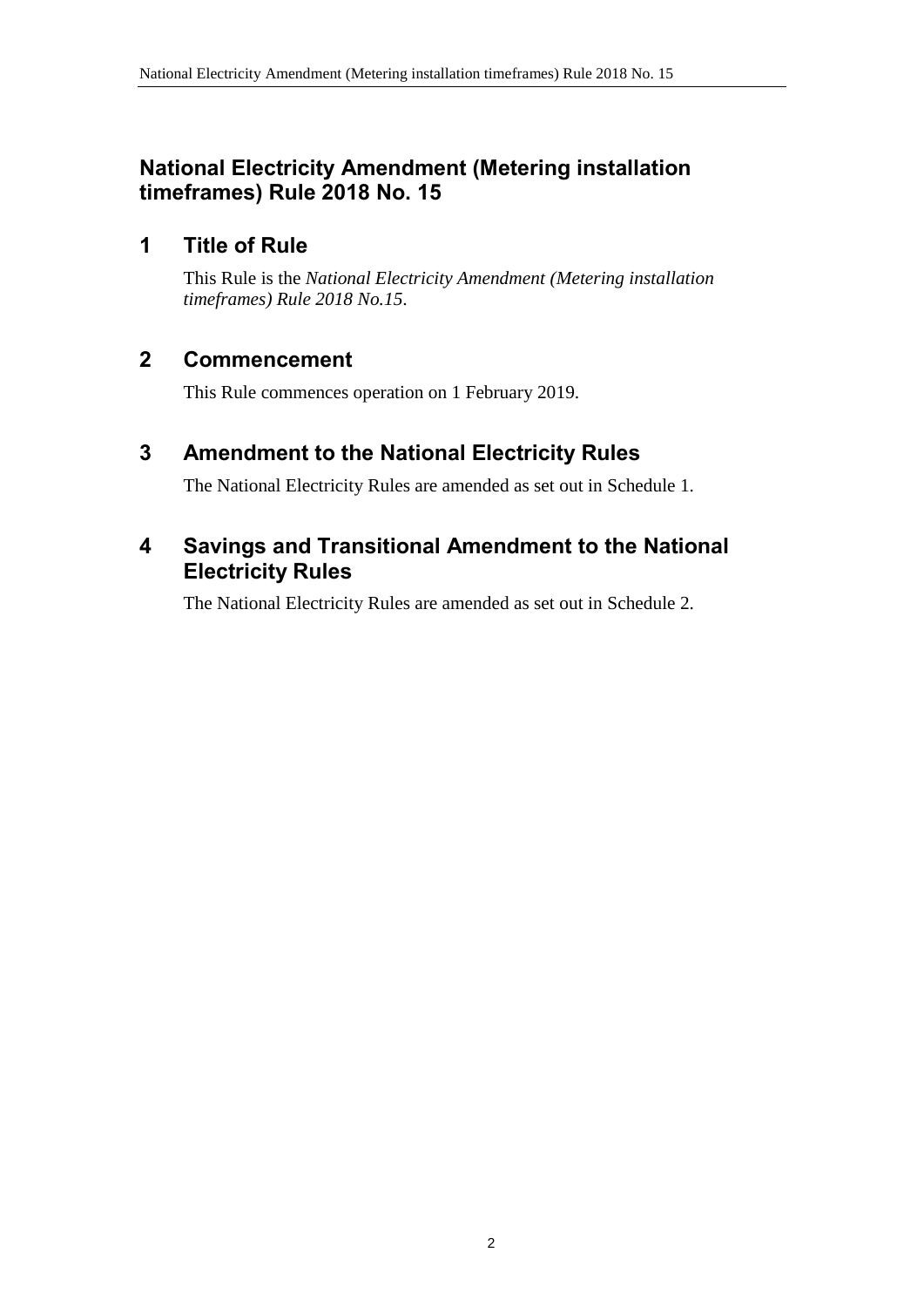#### <span id="page-2-0"></span>**Schedule 1 Amendment to the National Electricity Rules**

[\(Clause 3\)](#page-1-0)

## **[1] Clause 7.8.10 Meter installation malfunctions**

In the title of clause 7.8.10, omit "**Meter**" and substitute "**Metering**".

#### **[2] Clause 7.8.10 Metering installation malfunctions**

Omit clause 7.8.10(a) in its entirety before the note and substitute:

(a) Unless an exemption is obtained by the *Metering Coordinator* from *AEMO* under this clause 7.8.10, the *Metering Coordinator* must, if a *metering installation malfunction* occurs in respect of a *connection point* with: a type 1, 2 or 3 *metering installation*, cause repairs to be made to the *metering installation* as soon as practicable but no later than 2 *business days* after the *Metering Coordinator* has been notified of the *metering installation malfunction*.

#### **[3] Clause 7.8.10 Metering installation malfunctions**

After clause 7.8.10(a), insert:

- (aa) Unless an exemption is obtained by the *Metering Coordinator* from *AEMO* under this clause 7.8.10, if a *metering installation malfunction* occurs, the *Metering Coordinator* must in respect of a *connection point* with:
	- (1) a *metering installation* at a *small customer's* premises, cause repairs to be made to the *metering installation* as soon as practicable but no later than 15 *business days* after the *Metering Coordinator* has been notified of the *metering installation malfunction*; or
	- (2) a *metering installation* other than the installations referred to in paragraph (a) or subparagraph  $(aa)(1)$ , cause repairs to be made to the *metering installation* as soon as practicable but no later than 10 *business days* after the *Metering Coordinator* has been notified of the *metering installation malfunction*.

#### **Note**

For the application of this clause 7.8.10(aa) to type 5 or 6 *metering installations*, where the *Local Network Service Provider* is the *Metering Coordinator*, see clause 11.86.7.

#### **[4] Clause 7.8.10 Metering installation malfunctions**

In clause 7.8.10(b), omit "paragraph" and substitute "paragraphs".

#### **[5] Clause 7.8.10 Metering installation malfunctions**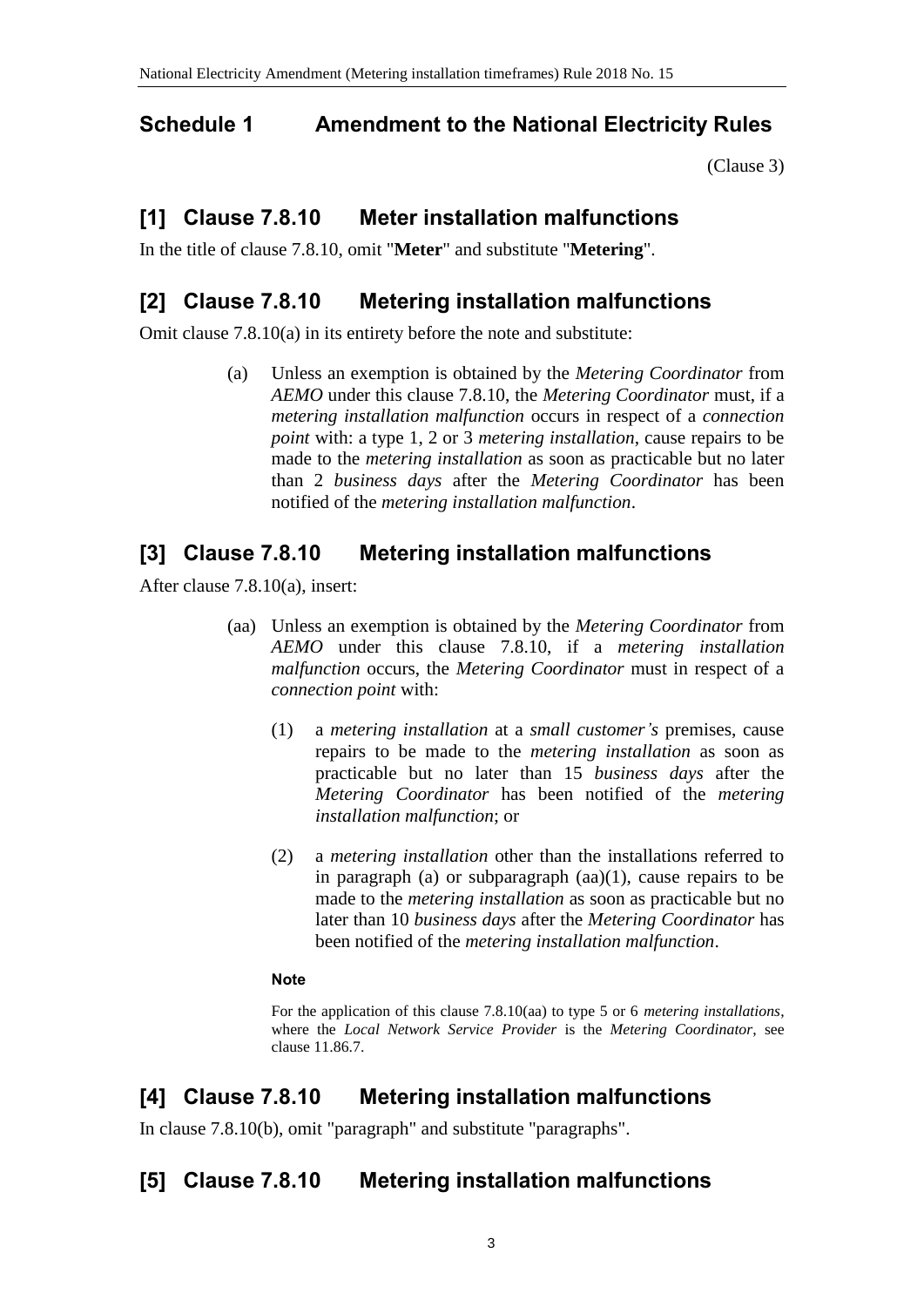In clause 7.8.10(b), insert "and (aa)" after "paragraphs a".

# **[6] Clause 7.8.10 Metering installation malfunctions**

In clause 7.8.10(d), omit "paragraph" and substitute "paragraphs".

# **[7] Clause 7.8.10 Metering installation malfunctions**

In clause 7.8.10(d), insert "and (aa)" after "paragraphs a".

## **[8] New clause 7.8.10A Timeframes for meters to be installed – new connection**

After clause 7.8.10, insert:

#### **7.8.10A Timeframes for meters to be installed – new connection**

- (a) Subject to paragraph (b), where a *new connection* is requested at a *small customer's* premises, the *small customer's retailer* must arrange a *meter* to be installed:
	- (1) by a date agreed with the *small customer*; or
	- (2) failing agreement with the *small customer*, on a date no later than 6 *business days* from the date the *retailer* is informed that the *connection service* (as defined in clause 5A.A.1) is complete.
- (b) The timeframe under subparagraph  $(a)(1)$  or  $(a)(2)$  (as applicable) will not apply where:
	- (1) the *small customer* has not entered into an agreement with the *retailer* for the *meter* to be installed;
	- (2) the proposed site for the *meter* at the *small customer's* premises is not accessible or safe or ready for the *meter* to be installed, or the *connection service* (as defined in clause 5A.A.1) has not been completed;
	- (3) installing the *meter* requires interrupting *supply* to another *retail customer*; or
	- (4) the *retail customer* requesting the *meter* to be installed has entered into an aggregated electricity consumption agreement with the *retailer* under subrule 5(2) of the *NERR* for the relevant premises, and the agreement specifically provides for the timeframe not to apply.
- (c) Subject to the reapplication of paragraph (b), on and from the date that an exception under paragraph (b) ceases to apply, the *retailer* must arrange for the *meter* to be installed: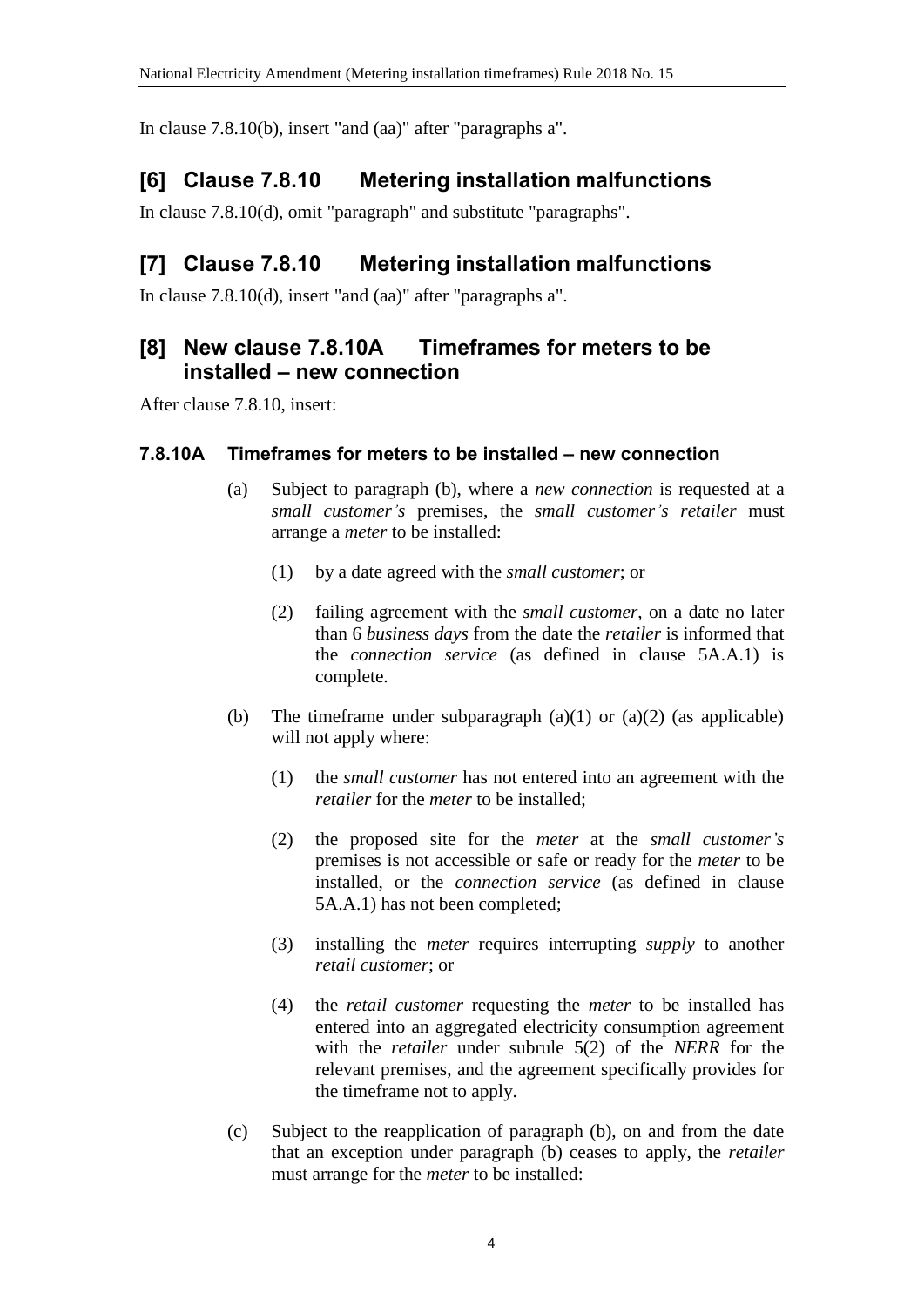- (1) by a new date agreed with the *small customer*; or
- (2) failing agreement, on a date no later than 6 *business days* from the date that the exception ceases to apply.
- (d) Any communications required between the *retailer* and the *Distribution Network Service Provider* under this clause 7.8.10A must be made promptly through the *B2B e-Hub* or any other agreed method.

#### **Note**

Under the *NERR*, a *retailer* must inform its *small customers* of its obligations under this clause.

#### **[9] New clause 7.8.10B Timeframes for meters to be installed – where a connection service is not required**

After new clause 7.8.10A, insert:

#### **7.8.10B Timeframes for meters to be installed – where a connection service is not required**

- (a) Subject to paragraph (b), if a *small customer* has requested the *retailer* to install a *meter* at the customer's premises and a *connection service* (as defined in clause 5A.A.1) is not required, the *small customer's retailer* must arrange for the *meter* to be installed:
	- (1) by a date agreed with the *small customer*; or
	- (2) failing agreement, on a date no later than 15 *business days* after the *retailer* received the request from the *small customer* for the *meter* to be installed.
- (b) The timeframe under subparagraph  $(a)(1)$  or  $(a)(2)$  (as applicable) will not apply where:
	- (1) the *small customer* has not entered into an agreement with the *retailer* for the *meter* to be installed;
	- (2) the proposed site for the *meter* at the *small customer's* premises is not accessible, safe, or ready for the *meter* to be installed;
	- (3) installing the *meter* requires interrupting *supply* to another *retail customer*; or
	- (4) the *retail customer* requesting the *meter* to be installed has entered into an aggregated electricity consumption agreement with the *retailer* under subrule 5(2) of the *NERR* for the relevant premises, and the agreement specifically provides for the timeframe not to apply.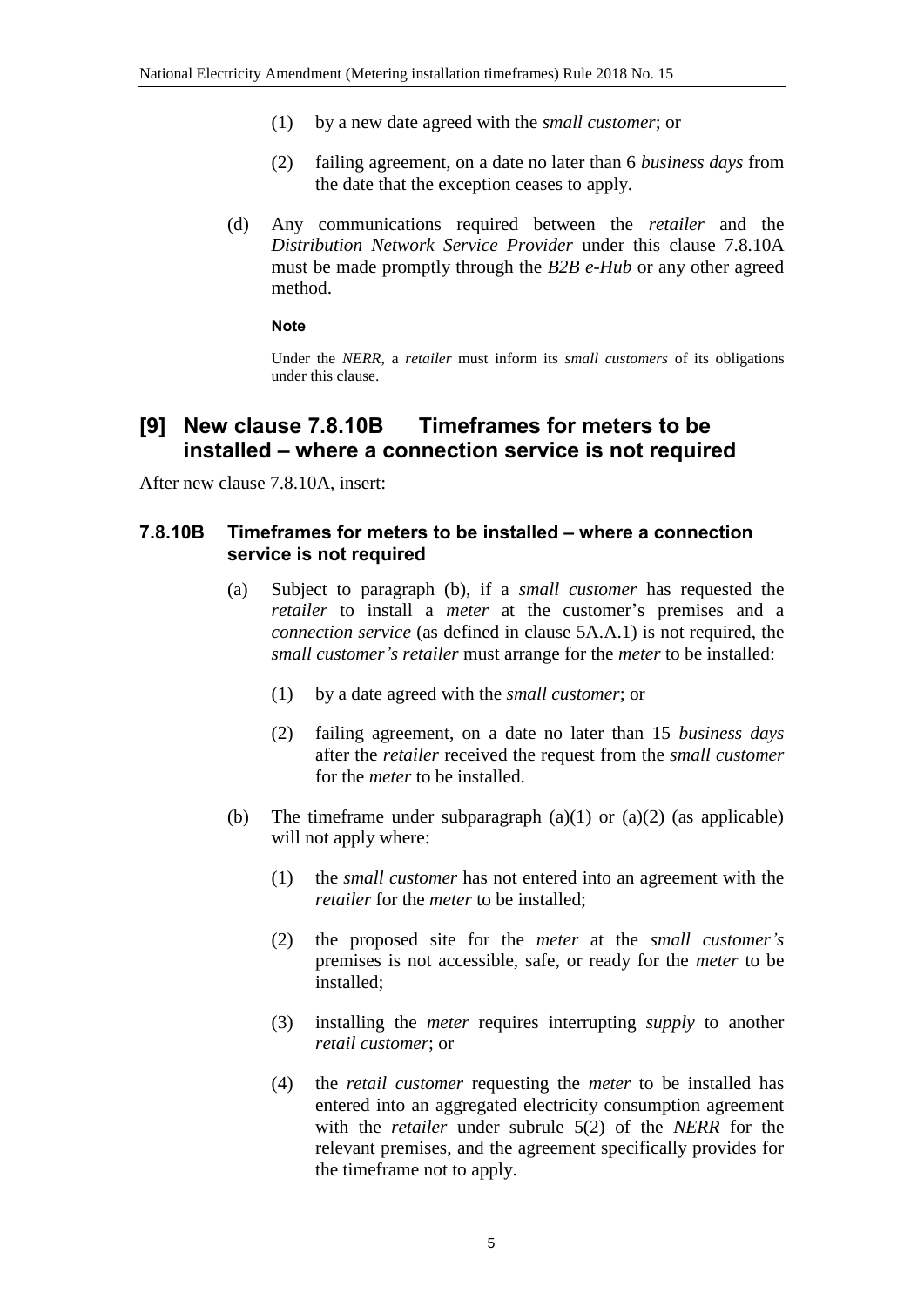- (c) Subject to the reapplication of paragraph (b), on and from the date that an exception under paragraph (b) ceases to apply, the *retailer* must arrange for the *meter* to be installed:
	- (1) by a new date agreed with the *small customer*; or
	- (2) failing agreement, on a date no later than 15 *business days* from the date that the exception ceases to apply.
- (d) For the avoidance of doubt, the timeframes for *meters* to be installed under this rule 7.8.10B do not apply for a *retailer* initiated installation of a *meter*, including for a *new meter deployment* (as defined in the *NERR*), or for a *new connection*.

#### **Note**

Under the *NERR*, a retailer must inform its *small customers* of its obligations under this clause.

#### **[10] New clause 7.8.10C Timeframes for meters to be installed – where a connection alteration is required**

After new clause 7.8.10B, insert:

#### **7.8.10C Timeframes for meters to be installed – where a connection alteration is required**

- (a) Subject to paragraph (b), if a *small customer* has requested a *meter* to be installed at the customer's premises, where a *connection alteration* is also required:
	- (1) the *retailer* must arrange for the *meter* to be installed:
		- (i) by a date agreed with the *small customer*, and the *Distribution Network Service Provider* where the *Distribution Network Service Provider* is providing the *connection alteration*; or
		- (ii) failing agreement, on a date no later than 15 *business days* after the *retailer* received the request from the customer for the *meter* to be installed; and
	- (2) where a *Distribution Network Service Provider* is providing the *connection alteration*, it must co-ordinate the *connection alteration*, with the *retailer* and other relevant parties, in order to allow the *retailer* to comply with its obligation under subparagraph (a)(1).
- (b) The timeframe under subparagraph  $(a)(1)(i)$  or  $(a)(1)(ii)$  (as applicable) will not apply where: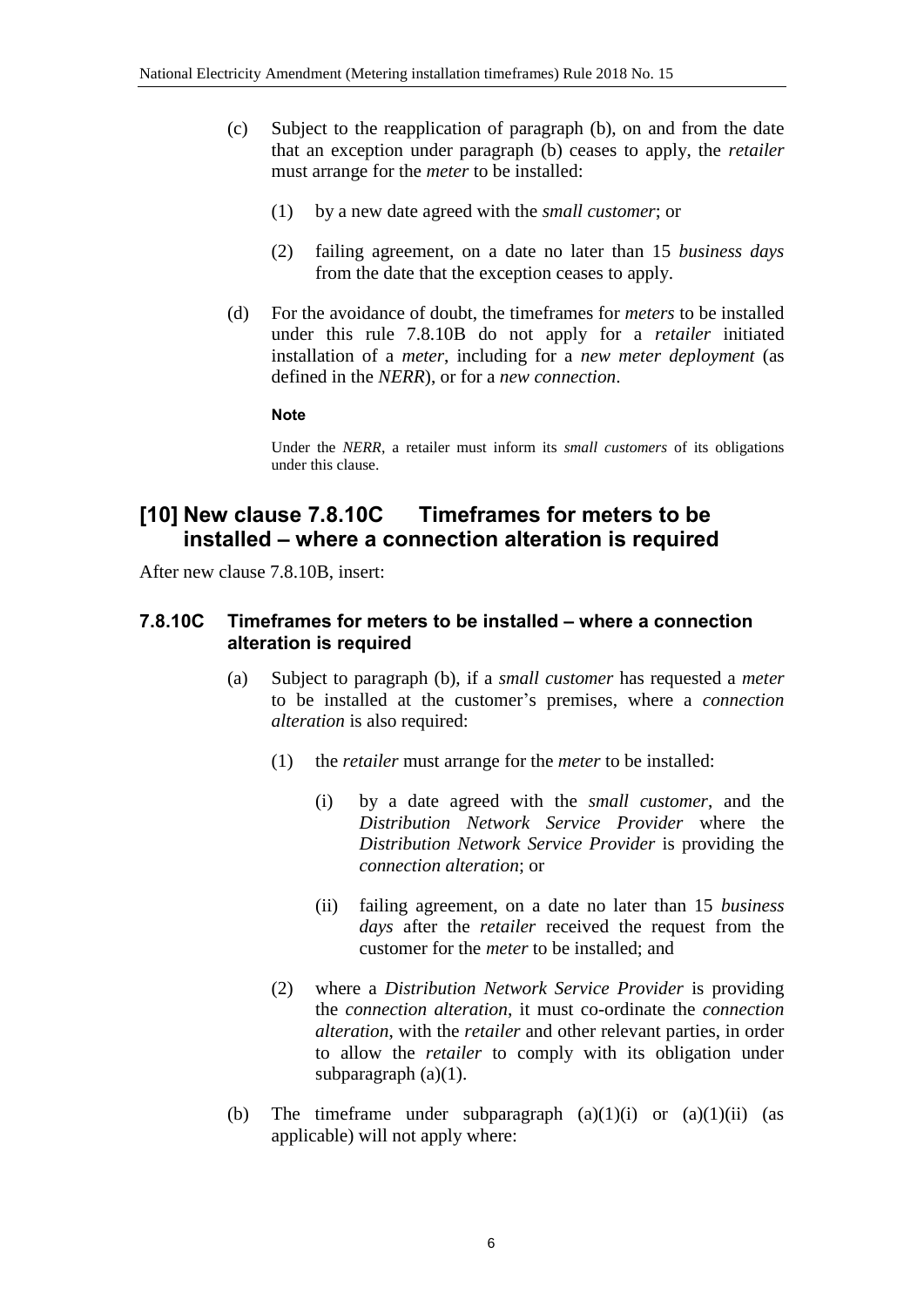- (1) the *small customer* has not entered into an agreement with the *retailer* for the *meter* to be installed;
- (2) the proposed site for the *meter* at the *small customer's* premises is not accessible, safe, or ready for the *meter* to be installed;
- (3) installing the *meter* requires interrupting *supply* to another *retail customer*;
- (4) the *small customer* has not met the conditions that it is required to comply with under its *connection contract*;
- (5) the *retail customer* requesting the *meter* to be installed has entered into an aggregated electricity consumption agreement with the *retailer* under subrule 5(2) of the *NERR* for the relevant premises, and the agreement specifically provides for the timeframe not to apply; or
- (6) *augmentation* is required for the purposes of the *connection alteration* and has not yet been completed.
- (c) Subject to the reapplication of paragraph (b), on and from the date that an exception under paragraph (b) ceases to apply:
	- (1) the *retailer* must arrange for the *meter* to be installed:
		- (i) by a new date agreed with the *small customer*, and the *Distribution Network Service Provider* where the *Distribution Network Service Provider* is providing the *connection alteration*; or
		- (ii) failing agreement, on a date no later than 15 *business days* from the date that the exception ceases to apply; and
	- (2) where a *Distribution Network Service Provider* is providing the *connection alteration*, it must co-ordinate the *connection alteration*, with the *retailer* and other relevant parties, in order to allow the *retailer* to meet its obligation under subparagraph  $(c)(1)$ .
- (d) If the *retailer* receives a request from a *small customer* for a *meter* to be installed at the customer's premises where a *connection alteration* is also required, the *retailer* must inform the *Distribution Network Service Provider* of the request no later than the next *business day* after receiving the request.
- (e) Any communications required between the *retailer* and the *Distribution Network Service Provider* under this clause 7.8.10(C) must be made promptly through the *B2B e-Hub* or any other agreed method.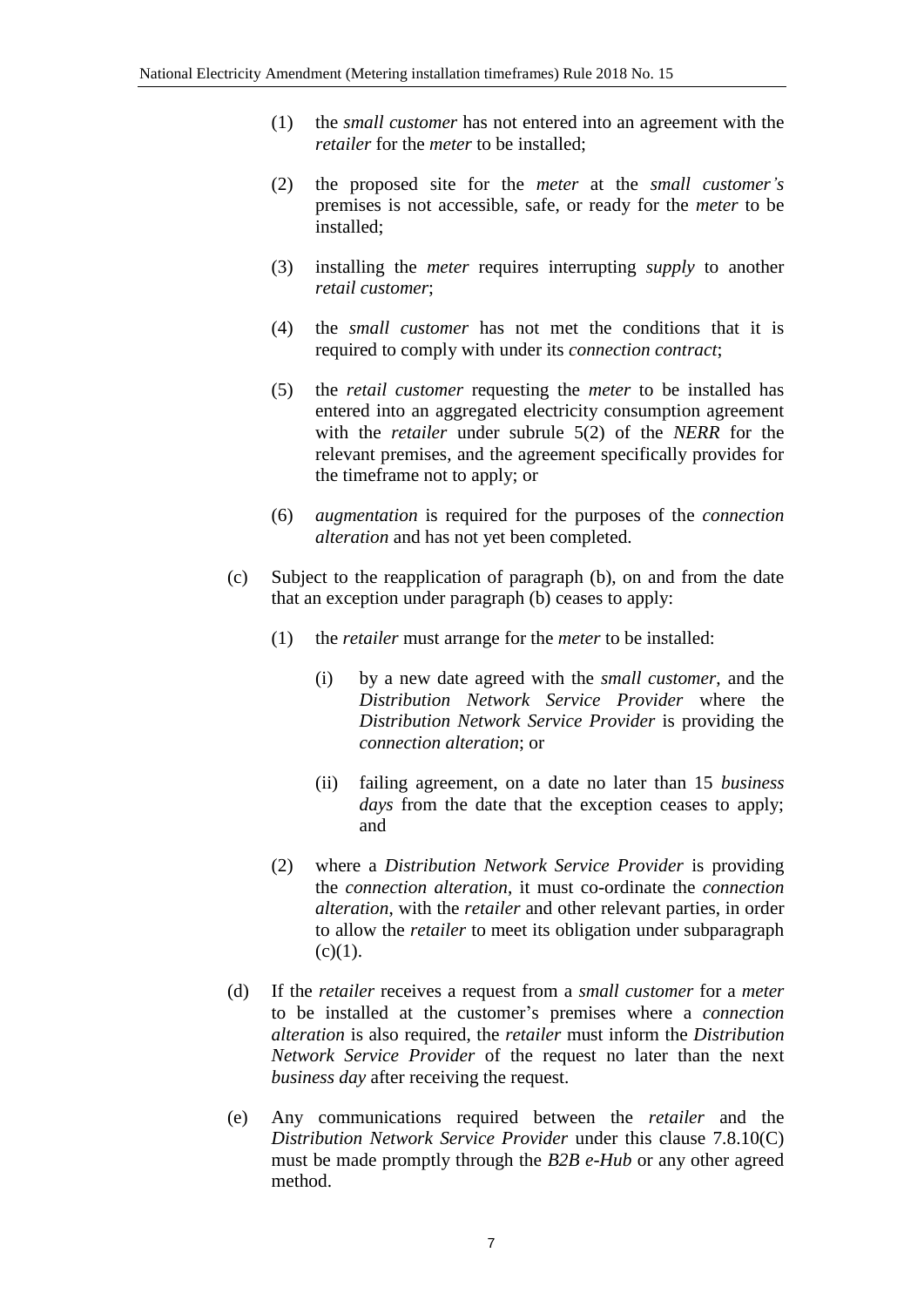(f) For the avoidance of doubt, the timeframes for *meters* to be installed under this clause 7.8.10C do not apply for a *retailer* initiated installation of a *meter*, including for a *new meter deployment* (as defined in the *NERR*), or for a *new connection*.

#### **Note**

Under the *NERR*, a *retailer* must inform its *small customers* of its obligations under this clause.

# **[11] Chapter 10 Glossary**

Omit the definition of "connection alteration" and substitute:

#### *connection alteration*

Has (in the context of Chapters 5A and 7) the meaning given in clause 5A.A.1.

# **[12] Chapter 10 Glossary**

Omit the definition of "connection contract" and substitute:

#### *connection contract*

Has (in the context of Chapters 5A and 7) the meaning given in clause 5A.A.1.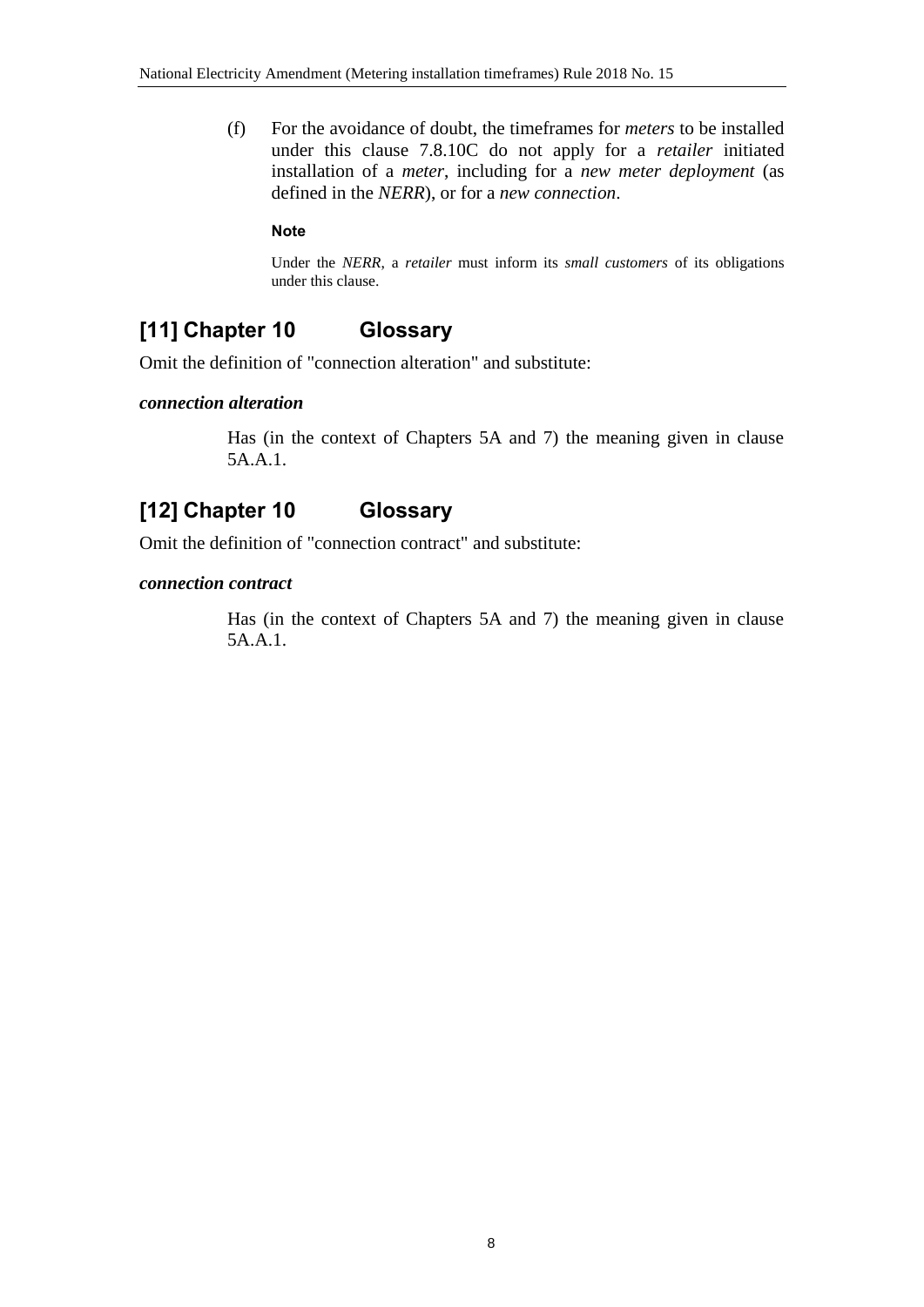## <span id="page-8-0"></span>**Schedule 2 Savings and Transitional Amendment to the National Electricity Rules**

[\(Clause 4\)](#page-1-1)

## **[1] Clause 11.86.1 Definitions**

Omit the definition of "new Chapter 7" and substitute:

**new Chapter 7** means the Chapter 7 of the Rules as in force after the effective date, as amended from time to time.

## **[2] Clause 11.86.7 Metering Coordinator for type 5 or 6 metering installation from effective date**

In clause 11.86.7(d)(4), omit "(1)".

## **[3] Clause 11.86.7 Metering Coordinator for type 5 or 6 metering installation from effective date**

Omit clause  $11.86.7(g)(2)$  and substitute:

(2) is not obliged to comply with clauses 7.8.10(aa)(1) or  $7.8.10(aa)(2)$  of new Chapter 7; and

## **[4] Clause 11.86.7 Metering Coordinator for type 5 or 6 metering installation from effective date**

In clause  $11.86.7(g)(3)$ , omit "(1)".

# **[5] Clause 11.86.7 Metering Coordinator for type 5 or 6 metering installation from effective date**

Omit clause 11.86.7(i), except for the note, and substitute:

(i) Any *Metering Coordinator* appointed by the *financially responsible Market Participant* following a notice under subparagraph (g)(3) must comply with clauses  $7.8.10(aa)(1)$  or  $7.8.10(aa)(2)$  of new Chapter 7 (as applicable), taking the date of its appointment to be the date on which it was notified of the *metering installation malfunction*.

# **[6] New Part ZZZO Metering installation timeframes**

After part ZZZN, insert: